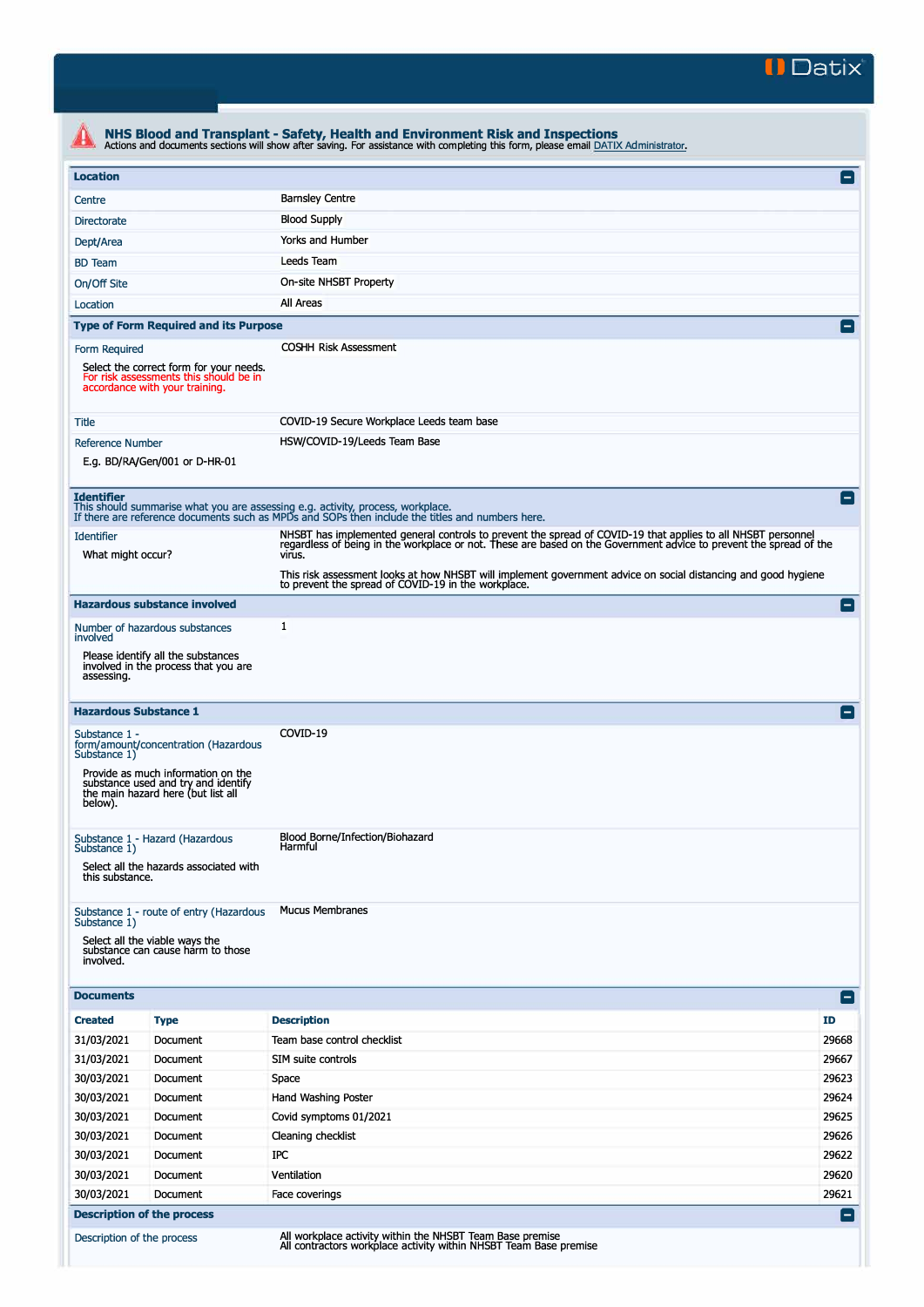Contractors and Visitors are expected to follow NHSBT controls and rules when operating within or visiting NHSBT<br>Team Base premises

e

E

m

## Frequency/duration of exposure and who is affected?

| Frequency/duration of exposure and who<br>is affected? (Frequency/duration of |  |
|-------------------------------------------------------------------------------|--|
|                                                                               |  |
| exposure and who is affected?)                                                |  |
|                                                                               |  |

All employees, contractors and visitors can be affected.<br>Believed to be transmitted through;<br>contact with respiratory droplets generated by coughing and sneezing<br>contact with contaminated surfaces<br>aerosol generating proced

| <b>Inherent Risk Grading</b><br>Inherent risk is an evaluation of the damage that could occur assuming there are no controls are in place or there is catastrophic failure of the controls. It is<br>completed for the activity / assessment as a whole. |                       |                             |                |                              |                |                |  |
|----------------------------------------------------------------------------------------------------------------------------------------------------------------------------------------------------------------------------------------------------------|-----------------------|-----------------------------|----------------|------------------------------|----------------|----------------|--|
| <b>Inherent Risk</b>                                                                                                                                                                                                                                     |                       | <b>Impact</b>               |                |                              |                |                |  |
| Red-Extreme<br>Orange-High<br>Yellow-Moderate<br>Green-Low                                                                                                                                                                                               | <b>Likelihood</b>     | <b>Negligible</b>           | <b>Minor</b>   | Moderate                     | Major          | Catastrophic   |  |
|                                                                                                                                                                                                                                                          | <b>Almost Certain</b> | $\bigcirc$                  | $\bullet$      | $\bullet$                    | $\bullet$      | $\bullet$      |  |
|                                                                                                                                                                                                                                                          | Likely                | $\bigcap$                   | $\bullet$      | О                            | $\bullet$      | $\bullet$      |  |
|                                                                                                                                                                                                                                                          | <b>Possible</b>       | $\bullet$                   | $\bigcirc$     |                              |                | $\bullet$      |  |
|                                                                                                                                                                                                                                                          | <b>Unlikely</b>       | $\bullet$                   | $\overline{O}$ | $\overline{O}$               | $\bullet$      | $\bigcirc$     |  |
|                                                                                                                                                                                                                                                          | Rare                  | $\bullet$                   | $\bullet$      | $\bullet$                    | $\overline{O}$ | $\overline{O}$ |  |
|                                                                                                                                                                                                                                                          |                       | <b>Rating (initial): 16</b> |                | <b>Risk level (initial):</b> |                |                |  |
|                                                                                                                                                                                                                                                          |                       | Extreme                     |                |                              |                |                |  |

**Controls in place**<br>Best practice is to directly link the controls to the hazards they are reducing and to list them in order of preference according to the hierarchy of control i.e.<br>eliminate, substitute, engineering cont

| Controls in place                                                                                                           | Local controls outlined below;                                                                                                                                                                                                                                                                                                                                                                                                                                                                                                                                                                                                                                                                                                                                                                                                                                                                                                                                                                                                                                                                                                                                                                                                                                     |
|-----------------------------------------------------------------------------------------------------------------------------|--------------------------------------------------------------------------------------------------------------------------------------------------------------------------------------------------------------------------------------------------------------------------------------------------------------------------------------------------------------------------------------------------------------------------------------------------------------------------------------------------------------------------------------------------------------------------------------------------------------------------------------------------------------------------------------------------------------------------------------------------------------------------------------------------------------------------------------------------------------------------------------------------------------------------------------------------------------------------------------------------------------------------------------------------------------------------------------------------------------------------------------------------------------------------------------------------------------------------------------------------------------------|
| E.G. "Gloves available to wear-YES"<br>For COSHH assessments please<br>consider other controls e.g. Health<br>Surveillance. | Colleagues know not report for work if showing any symptoms of COVID-19 symptoms include high temperature<br>and/or new and continuous cough or a loss of, or change in, your normal sense of taste or smell (anosmia)<br>Colleagues aware of other symptoms.<br>Colleagues know to avoid contact with someone who is displaying symptoms of coronavirus (COVID-19).<br>Colleagues know to avoid use of public transport, when possible.<br>Colleagues Wash hands regularly as per government and NHSBT advice:<br>Upon entering and prior to leaving a workplace.<br>Before and after eating or smoking.<br>After coughing or sneezing.<br>Colleagues maintain social distancing of 2m from others, whenever possible.<br>Colleagues know how to implement good respiratory hygiene measures when coughing, sneezing, wiping or blowing<br>nose removing and putting on face coverings<br>Colleagues take temperature on arrival and clean thermometer thoroughly after use.<br>Colleagues use disposable tissues when coughing or sneezing and dispose of immediately after use into the nearest<br>waste bin or clinical waste bin<br>Colleagues wear an appropriate FFP2 face mask as required<br>When on site, all Visitors / Contractors to sign in and out. |
|                                                                                                                             | SOCIAL DISTANCING<br>Daily communications to emphasise social distancing.<br>Social distancing signage in place to remind staff about "hands face space"<br>Office-based colleagues working from home, wherever possible<br>Occupancy limits in place for maintaining social distance in separate areas to include where applicable.<br>Social distancing reminders throughout base, seating adjusted to promote social distancing.<br>SIM suite and conference rioom capacities in attached controls doc.<br>Computers arranged to allow space between workstations<br>Computers arranged to avoid face to face working<br>Alternative work areas available for colleagues to work either in isolation or maintain 2m social distancing.                                                                                                                                                                                                                                                                                                                                                                                                                                                                                                                          |
|                                                                                                                             | <b>CLEANING</b><br>Cleaning equipment is available in work areas.<br>Gloves and apron worn when cleaning<br>Ensure all shared touch points, inclusive of all items on cleaning checklist, are cleaned as detailed.<br>Cleaning logs to be completed, signed, dated and records retained                                                                                                                                                                                                                                                                                                                                                                                                                                                                                                                                                                                                                                                                                                                                                                                                                                                                                                                                                                            |
|                                                                                                                             | <b>OTHER</b><br>Good housekeeping and hygiene to be maintained in the workplace<br>Ventilation within the shared office areas                                                                                                                                                                                                                                                                                                                                                                                                                                                                                                                                                                                                                                                                                                                                                                                                                                                                                                                                                                                                                                                                                                                                      |
| <b>Emergency Preparedness</b>                                                                                               | $\blacksquare$                                                                                                                                                                                                                                                                                                                                                                                                                                                                                                                                                                                                                                                                                                                                                                                                                                                                                                                                                                                                                                                                                                                                                                                                                                                     |
| Storage and disposal / accidental release<br>and fire fighting reguirements                                                 | N/A                                                                                                                                                                                                                                                                                                                                                                                                                                                                                                                                                                                                                                                                                                                                                                                                                                                                                                                                                                                                                                                                                                                                                                                                                                                                |
| <b>First Aid Measures</b>                                                                                                   | If individuals are displaying any symptoms of COVID -19 as listed above, inform the Line Manager, individual<br>concerned to go home and follow government guidelines.                                                                                                                                                                                                                                                                                                                                                                                                                                                                                                                                                                                                                                                                                                                                                                                                                                                                                                                                                                                                                                                                                             |

|  | <b>First Aid Measures</b> |
|--|---------------------------|
|  |                           |

Final risk Grading<br>Residual risk is an evaluation of the damage that could occur after taking into account the effectiveness of current controls. It is completed for the activity /<br>assessment as a whole.

| ussessinent us u |  |  |
|------------------|--|--|
|                  |  |  |
|                  |  |  |

| <b>Residual Risk</b>         |                       | Impact              |              |                       |           |              |
|------------------------------|-----------------------|---------------------|--------------|-----------------------|-----------|--------------|
| Red-Extreme<br>Orange-High   | Likelihood            | <b>Negligible</b>   | <b>Minor</b> | <b>Moderate</b>       | Major     | Catastrophic |
| Yellow-Moderate<br>Green-Low | <b>Almost Certain</b> | $\circ$             | $\bullet$    | $\bullet$             | $\bullet$ | $\bullet$    |
|                              | Likely                | $\bigcirc$          | $\bullet$    | $\bullet$             | $\bullet$ | $\bullet$    |
|                              | <b>Possible</b>       | $\bullet$           | $\circ$      | $\bullet$             | $\bullet$ | $\bullet$    |
|                              | <b>Unlikely</b>       | $\bullet$           | $\circ$      | $\bigcirc$            | $\bullet$ | $\bullet$    |
|                              | Rare                  | $\bullet$           | $\bullet$    | $\bullet$             | $\bullet$ | $\bigcirc$   |
|                              |                       | Rating (current): 4 |              | Risk level (current): |           |              |
|                              |                       | Moderate            |              |                       |           |              |